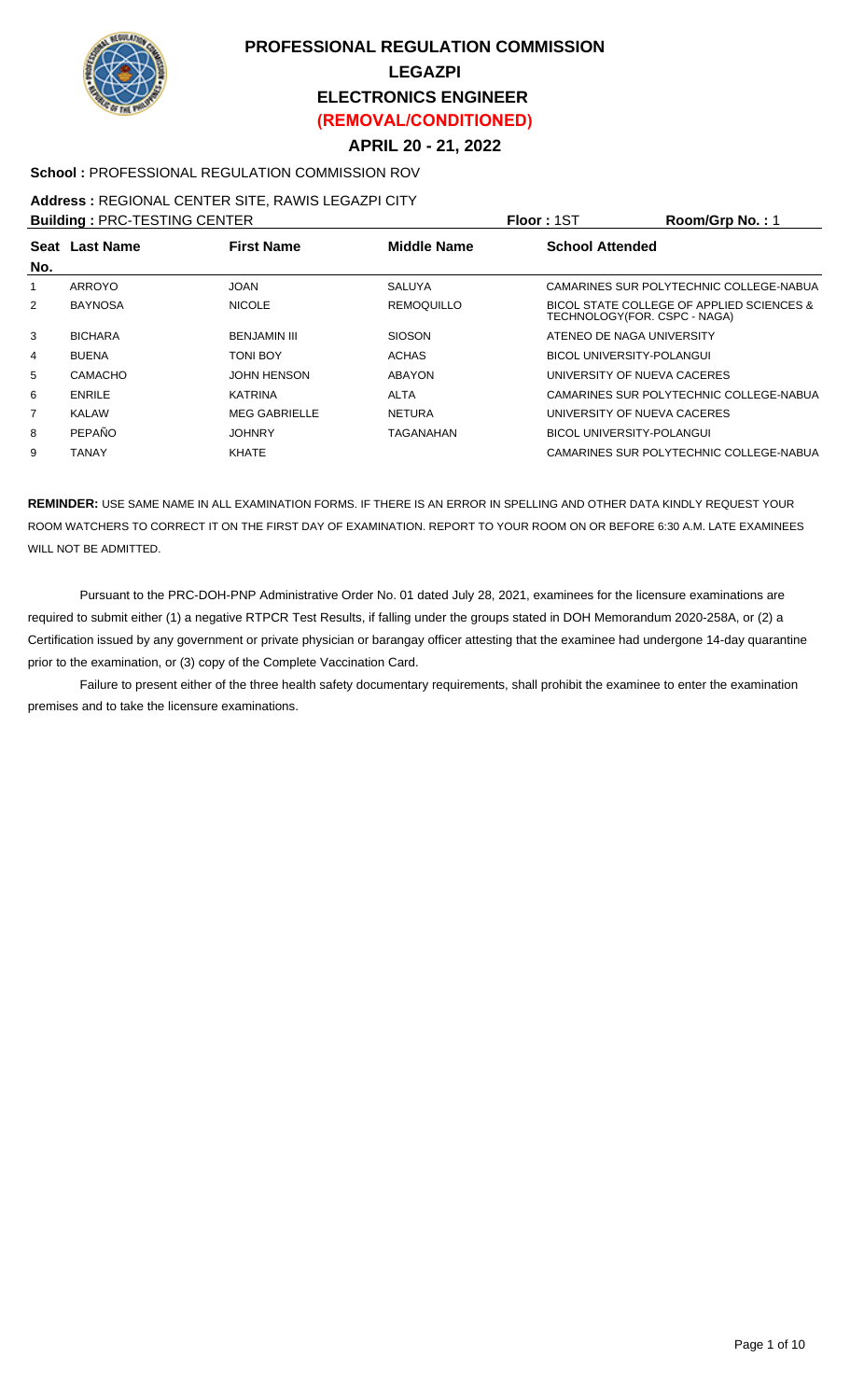

#### **School :** PROFESSIONAL REGULATION COMMISSION ROV

#### **Address :** REGIONAL CENTER SITE, RAWIS LEGAZPI CITY **Building :** PRC-TESTING CENTER **Floor :** 1ST **Room/Grp No. :** 2

|                | <b>Bullaing: PRC-TESTING CENTER</b> |                       | <b>FIOOL:</b> 151 | $\text{Room/Grp}$ No. : 2                                                  |
|----------------|-------------------------------------|-----------------------|-------------------|----------------------------------------------------------------------------|
| No.            | Seat Last Name                      | <b>First Name</b>     | Middle Name       | <b>School Attended</b>                                                     |
|                | <b>ABEJURO</b>                      | <b>SHAWNALEH</b>      | <b>GAVARRA</b>    | AQUINAS UNIVERSITY                                                         |
| 2              | ABLAN                               | <b>LEO ANDRIE</b>     | <b>OCCIDENTAL</b> | BICOL STATE COLLEGE OF APPLIED SCIENCES &<br>TECHNOLOGY(FOR. CSPC - NAGA)  |
| 3              | <b>ALMONTE</b>                      | RACHEL MAE            | <b>BERJA</b>      | BICOL STATE COLLEGE OF APPLIED SCIENCES &<br>TECHNOLOGY (FOR. CSPC - NAGA) |
| $\overline{4}$ | <b>ALTAR</b>                        | SALVADOR JR           | <b>CATA</b>       | ATENEO DE NAGA UNIVERSITY                                                  |
| 5              | <b>ATUTUBO</b>                      | <b>KAREL REGIE</b>    | <b>MUYNA</b>      | DEVERA INSTITUTE OF TECHNOLOGY                                             |
| 6              | <b>BAGACINA</b>                     | <b>FRANCIS JONAS</b>  | <b>PUGAY</b>      | CAMARINES SUR POLYTECHNIC COLLEGE-NABUA                                    |
| 7              | <b>BARUNIO</b>                      | <b>KEITH RYAN</b>     | <b>BARBARA</b>    | UNIVERSITY OF NORTHEASTERN PHILIPPINES                                     |
| 8              | <b>BAYTA</b>                        | <b>JASON CLYDE</b>    | <b>SARDILLA</b>   | ATENEO DE NAGA UNIVERSITY                                                  |
| 9              | <b>BELARDO</b>                      | <b>JESSAMEL GRACE</b> | <b>POJARDA</b>    | <b>BICOL UNIVERSITY-POLANGUI</b>                                           |
|                |                                     |                       |                   |                                                                            |

**REMINDER:** USE SAME NAME IN ALL EXAMINATION FORMS. IF THERE IS AN ERROR IN SPELLING AND OTHER DATA KINDLY REQUEST YOUR ROOM WATCHERS TO CORRECT IT ON THE FIRST DAY OF EXAMINATION. REPORT TO YOUR ROOM ON OR BEFORE 6:30 A.M. LATE EXAMINEES WILL NOT BE ADMITTED.

 Pursuant to the PRC-DOH-PNP Administrative Order No. 01 dated July 28, 2021, examinees for the licensure examinations are required to submit either (1) a negative RTPCR Test Results, if falling under the groups stated in DOH Memorandum 2020-258A, or (2) a Certification issued by any government or private physician or barangay officer attesting that the examinee had undergone 14-day quarantine prior to the examination, or (3) copy of the Complete Vaccination Card.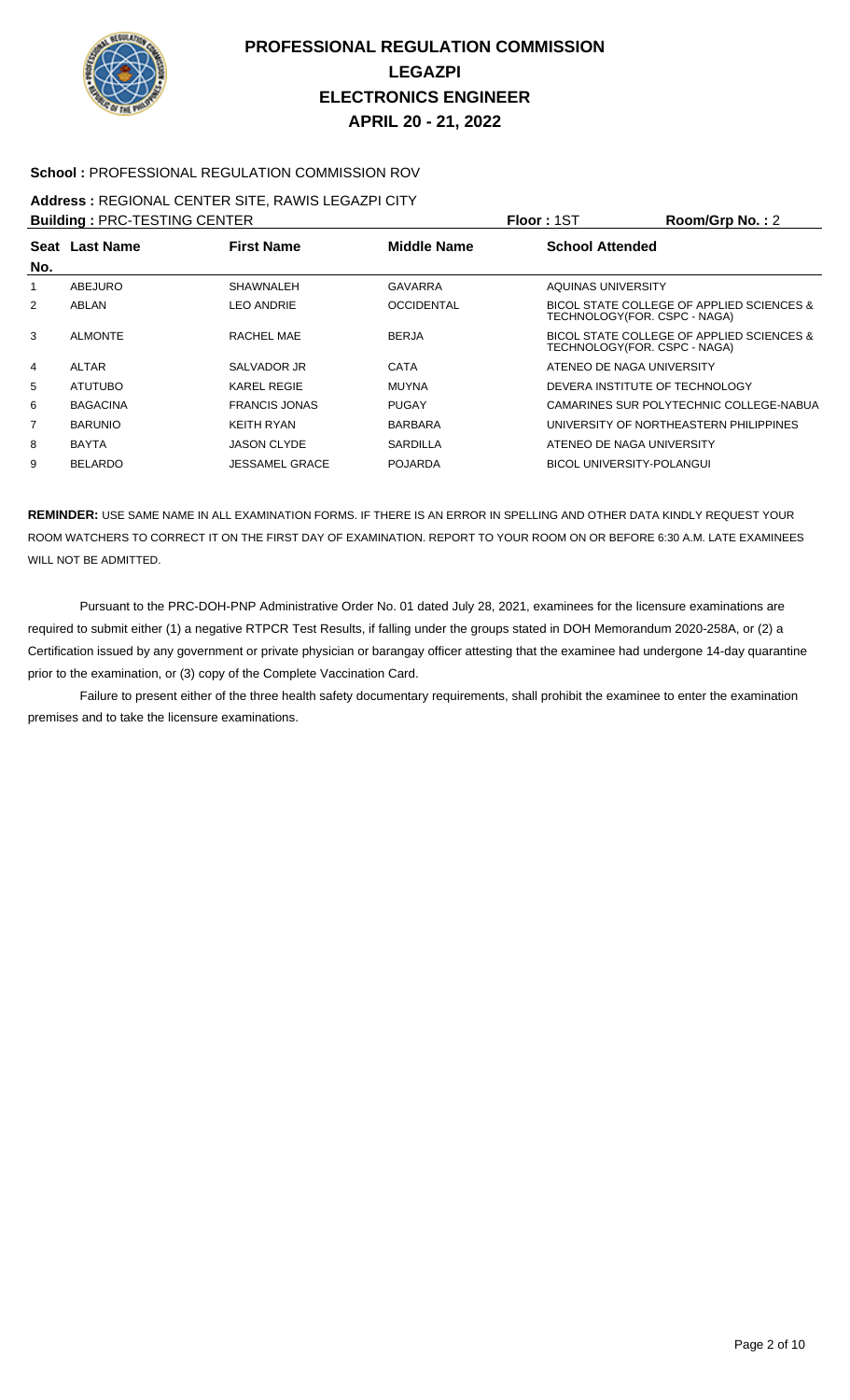

## **School :** PROFESSIONAL REGULATION COMMISSION ROV

#### **Address :** REGIONAL CENTER SITE, RAWIS LEGAZPI CITY **Building :** PRC-TESTING CENTER **Floor :** 1ST **Room/Grp No. :** 3

|                | <b>BUILDING . FRU-TESTING UENTER</b>                      |                        |                 | <b>FIUUI. IO</b> I     | <b>NUUIII/UI µ IVU.</b> .J              |  |
|----------------|-----------------------------------------------------------|------------------------|-----------------|------------------------|-----------------------------------------|--|
|                | <b>First Name</b><br>Seat Last Name<br><b>Middle Name</b> |                        |                 | <b>School Attended</b> |                                         |  |
| No.            |                                                           |                        |                 |                        |                                         |  |
|                | <b>BERNALDEZ</b>                                          | WARREN                 | <b>TUBORO</b>   |                        | AMA COMPUTER COLLEGE-LEGAZPI CAMPUS     |  |
| $\overline{2}$ | <b>BEROIN</b>                                             | KIM LAURENCE           | GARROTE         |                        | CAMARINES SUR POLYTECHNIC COLLEGE-NABUA |  |
| 3              | <b>BISCO</b>                                              | <b>JORGEN HUCK</b>     | <b>STA ROSA</b> |                        | ATENEO DE NAGA UNIVERSITY               |  |
| 4              | <b>BORAL</b>                                              | <b>MA KIRSTEN FAYE</b> | <b>RELLES</b>   |                        | CAMARINES SUR POLYTECHNIC COLLEGE-NABUA |  |
| 5              | <b>BOTOR</b>                                              | <b>FRANCIS</b>         | <b>HERTIZ</b>   |                        | CAMARINES SUR POLYTECHNIC COLLEGE-NABUA |  |
| 6              | CABRAL                                                    | <b>ALLYSA MARIE</b>    | <b>APANTE</b>   |                        | ATENEO DE NAGA UNIVERSITY               |  |
| $\overline{7}$ | <b>CACERES</b>                                            | <b>MARK UNITY</b>      | <b>TOLEDO</b>   |                        | ATENEO DE NAGA UNIVERSITY               |  |
| 8              | CANTORNE                                                  | <b>JUCO</b>            | <b>RAFAEL</b>   |                        | UNIVERSITY OF NUEVA CACERES             |  |
| 9              | CARATAO                                                   | <b>JUDE ROBERT</b>     | <b>GONZALES</b> |                        | ATENEO DE NAGA UNIVERSITY               |  |
|                |                                                           |                        |                 |                        |                                         |  |

**REMINDER:** USE SAME NAME IN ALL EXAMINATION FORMS. IF THERE IS AN ERROR IN SPELLING AND OTHER DATA KINDLY REQUEST YOUR ROOM WATCHERS TO CORRECT IT ON THE FIRST DAY OF EXAMINATION. REPORT TO YOUR ROOM ON OR BEFORE 6:30 A.M. LATE EXAMINEES WILL NOT BE ADMITTED.

 Pursuant to the PRC-DOH-PNP Administrative Order No. 01 dated July 28, 2021, examinees for the licensure examinations are required to submit either (1) a negative RTPCR Test Results, if falling under the groups stated in DOH Memorandum 2020-258A, or (2) a Certification issued by any government or private physician or barangay officer attesting that the examinee had undergone 14-day quarantine prior to the examination, or (3) copy of the Complete Vaccination Card.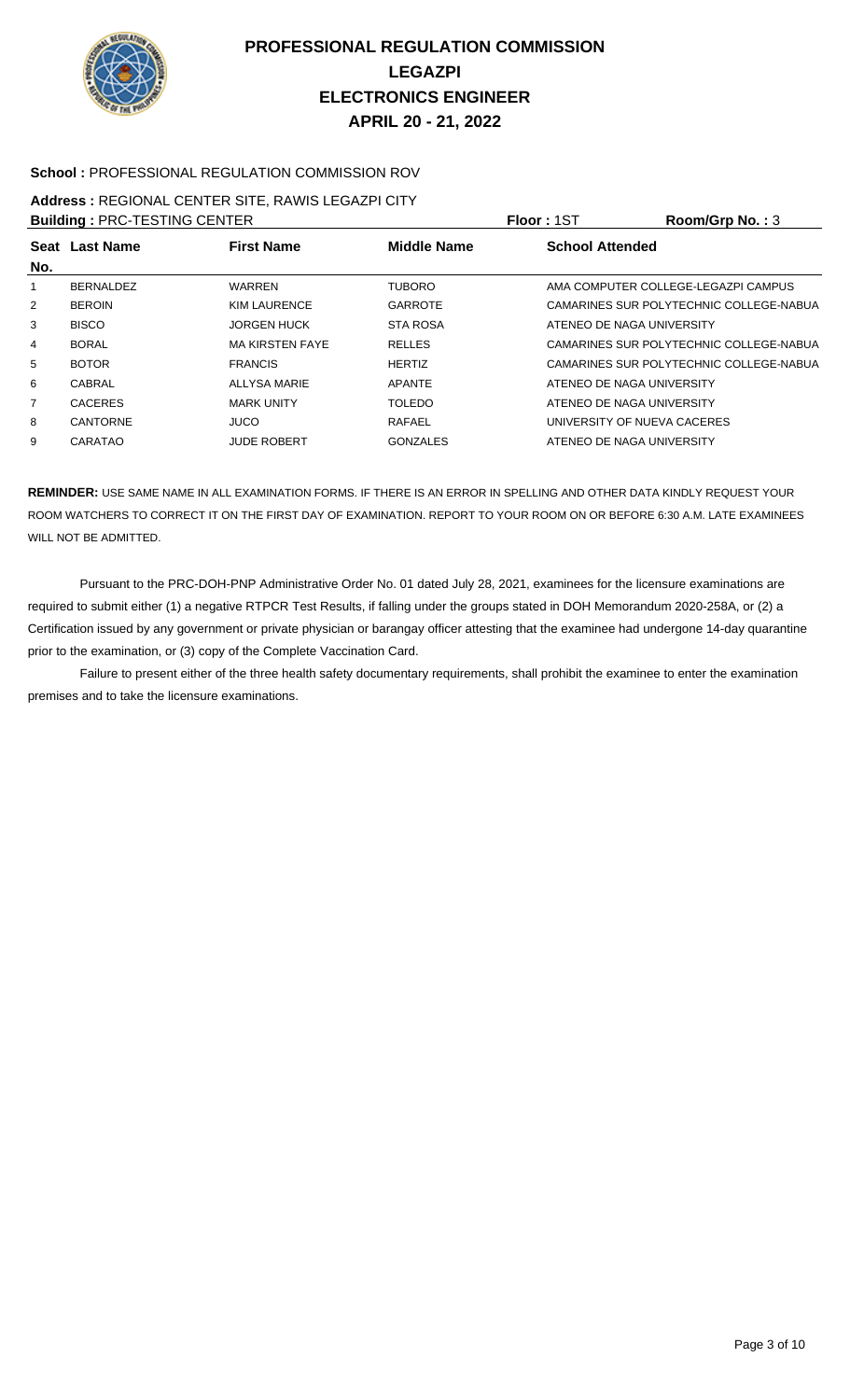

#### **School :** PROFESSIONAL REGULATION COMMISSION ROV

# **Address :** REGIONAL CENTER SITE, RAWIS LEGAZPI CITY

|                | <b>Building: PRC-TESTING CENTER</b> |                     |                    | Floor: 1ST                    | Room/Grp No.: 4                           |
|----------------|-------------------------------------|---------------------|--------------------|-------------------------------|-------------------------------------------|
|                | Seat Last Name                      | <b>First Name</b>   | <b>Middle Name</b> | <b>School Attended</b>        |                                           |
| No.            |                                     |                     |                    |                               |                                           |
| 1              | CATUNGAL                            | <b>REYMOND</b>      | <b>FOLLOSO</b>     |                               | UNIVERSITY OF NORTHEASTERN PHILIPPINES    |
| $\overline{2}$ | CERILLO                             | <b>ELISHA</b>       | <b>BARDAJE</b>     |                               | CAMARINES SUR POLYTECHNIC COLLEGE-NABUA   |
| 3              | <b>CHICA</b>                        | <b>SHERWIN</b>      | <b>RECTO</b>       | TECHNOLOGY (FOR. CSPC - NAGA) | BICOL STATE COLLEGE OF APPLIED SCIENCES & |
| 4              | <b>CORPUZ</b>                       | ROCHELLE MARIE      | <b>BEQUILLO</b>    | AQUINAS UNIVERSITY            |                                           |
| 5              | CORTEZ                              | <b>CHARISSA MAE</b> | <b>CEPE</b>        |                               | CAMARINES SUR POLYTECHNIC COLLEGE-NABUA   |
| 6              | CU                                  | KEISHA BELLE        | <b>TORALDE</b>     | ATENEO DE NAGA UNIVERSITY     |                                           |
| $\overline{7}$ | DE LARA                             | CHRISTINA MARIE     | <b>NAVARRO</b>     | TECHNOLOGY (FOR. CSPC - NAGA) | BICOL STATE COLLEGE OF APPLIED SCIENCES & |
| 8              | <b>DELOS ANGELES</b>                | <b>JULIE RICA</b>   | <b>BELARMINO</b>   | ATENEO DE NAGA UNIVERSITY     |                                           |
| 9              | <b>DESTURA</b>                      | <b>AUGUSTO III</b>  | <b>GUEVARA</b>     | ATENEO DE NAGA UNIVERSITY     |                                           |
|                |                                     |                     |                    |                               |                                           |

**REMINDER:** USE SAME NAME IN ALL EXAMINATION FORMS. IF THERE IS AN ERROR IN SPELLING AND OTHER DATA KINDLY REQUEST YOUR ROOM WATCHERS TO CORRECT IT ON THE FIRST DAY OF EXAMINATION. REPORT TO YOUR ROOM ON OR BEFORE 6:30 A.M. LATE EXAMINEES WILL NOT BE ADMITTED.

 Pursuant to the PRC-DOH-PNP Administrative Order No. 01 dated July 28, 2021, examinees for the licensure examinations are required to submit either (1) a negative RTPCR Test Results, if falling under the groups stated in DOH Memorandum 2020-258A, or (2) a Certification issued by any government or private physician or barangay officer attesting that the examinee had undergone 14-day quarantine prior to the examination, or (3) copy of the Complete Vaccination Card.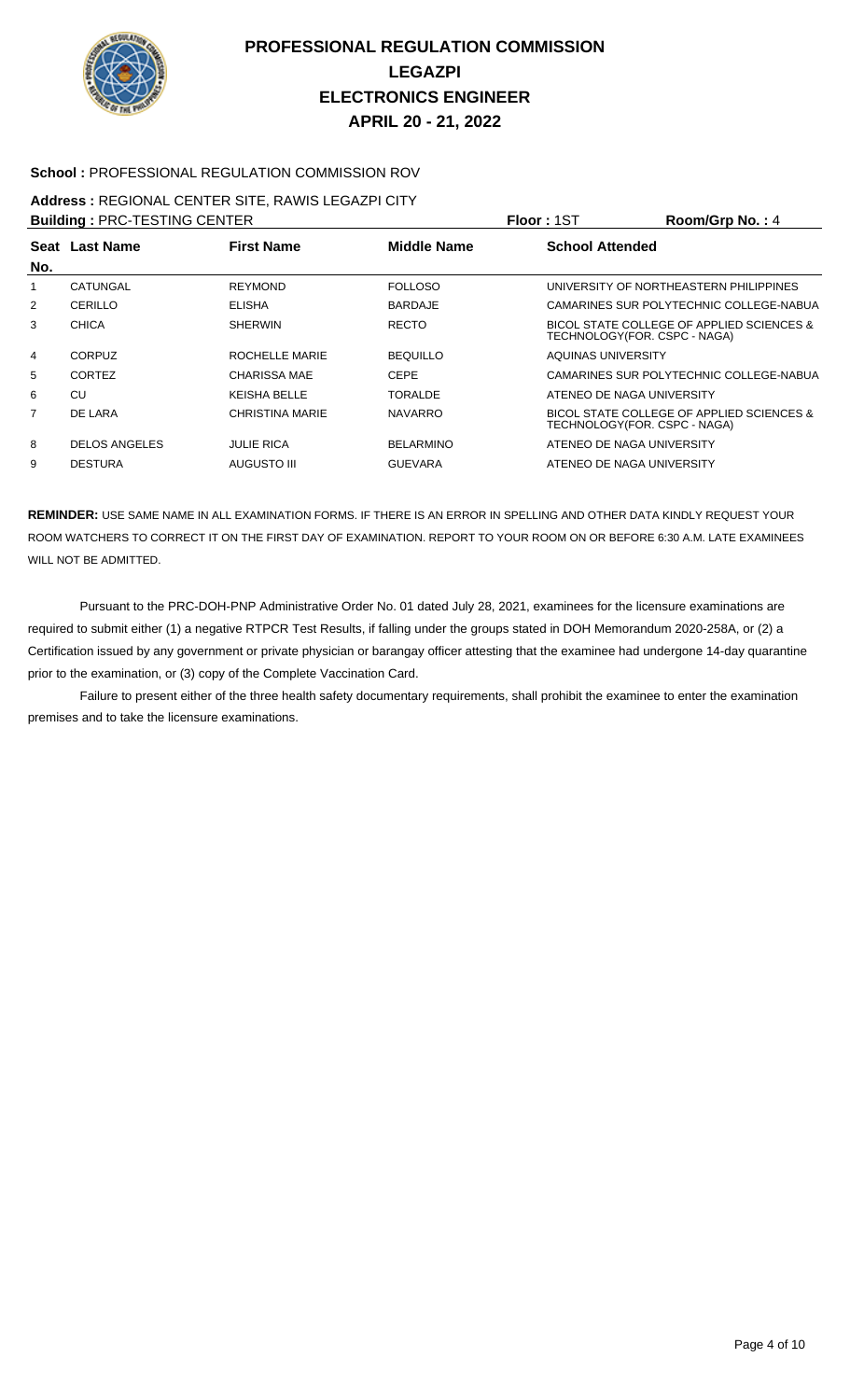

## **School :** PROFESSIONAL REGULATION COMMISSION ROV

## **Address :** REGIONAL CENTER SITE, RAWIS LEGAZPI CITY

| <b>Building: PRC-TESTING CENTER</b> |                  |                       |                    | Floor: 1ST                   | Room/Grp No.: 5                           |
|-------------------------------------|------------------|-----------------------|--------------------|------------------------------|-------------------------------------------|
| No.                                 | Seat Last Name   | <b>First Name</b>     | <b>Middle Name</b> | <b>School Attended</b>       |                                           |
|                                     | <b>DOLLENTAS</b> | <b>NOEL</b>           | <b>NAAG</b>        |                              | AMA COMPUTER COLLEGE-LEGAZPI CAMPUS       |
| 2                                   | <b>FERRO</b>     | <b>CECILE THERESE</b> | CAÑAVERAL          | TECHNOLOGY(FOR. CSPC - NAGA) | BICOL STATE COLLEGE OF APPLIED SCIENCES & |
| 3                                   | <b>FILIO</b>     | <b>JUDESEL</b>        | <b>BARQUILLA</b>   | UNIVERSITY OF NUEVA CACERES  |                                           |
| 4                                   | <b>GASIS</b>     | MARY JOY              | ABLON              | ATENEO DE NAGA UNIVERSITY    |                                           |
| 5                                   | <b>GRIARTE</b>   | DENICE NICOLE         | <b>SAN ANDRES</b>  | ATENEO DE NAGA UNIVERSITY    |                                           |
| 6                                   | <b>IBARRETA</b>  | CARLO                 | <b>NACARIO</b>     |                              | CAMARINES SUR POLYTECHNIC COLLEGE-NABUA   |
| 7                                   | <b>ILARDE</b>    | <b>JARENE MAE</b>     | <b>LABILLES</b>    |                              | CAMARINES SUR POLYTECHNIC COLLEGE-NABUA   |
| 8                                   | <b>JOB</b>       | <b>TRISHIA MAE</b>    | <b>FANDIÑO</b>     | UNIVERSITY OF NUEVA CACERES  |                                           |
|                                     |                  |                       |                    |                              |                                           |

**REMINDER:** USE SAME NAME IN ALL EXAMINATION FORMS. IF THERE IS AN ERROR IN SPELLING AND OTHER DATA KINDLY REQUEST YOUR ROOM WATCHERS TO CORRECT IT ON THE FIRST DAY OF EXAMINATION. REPORT TO YOUR ROOM ON OR BEFORE 6:30 A.M. LATE EXAMINEES WILL NOT BE ADMITTED.

 Pursuant to the PRC-DOH-PNP Administrative Order No. 01 dated July 28, 2021, examinees for the licensure examinations are required to submit either (1) a negative RTPCR Test Results, if falling under the groups stated in DOH Memorandum 2020-258A, or (2) a Certification issued by any government or private physician or barangay officer attesting that the examinee had undergone 14-day quarantine prior to the examination, or (3) copy of the Complete Vaccination Card.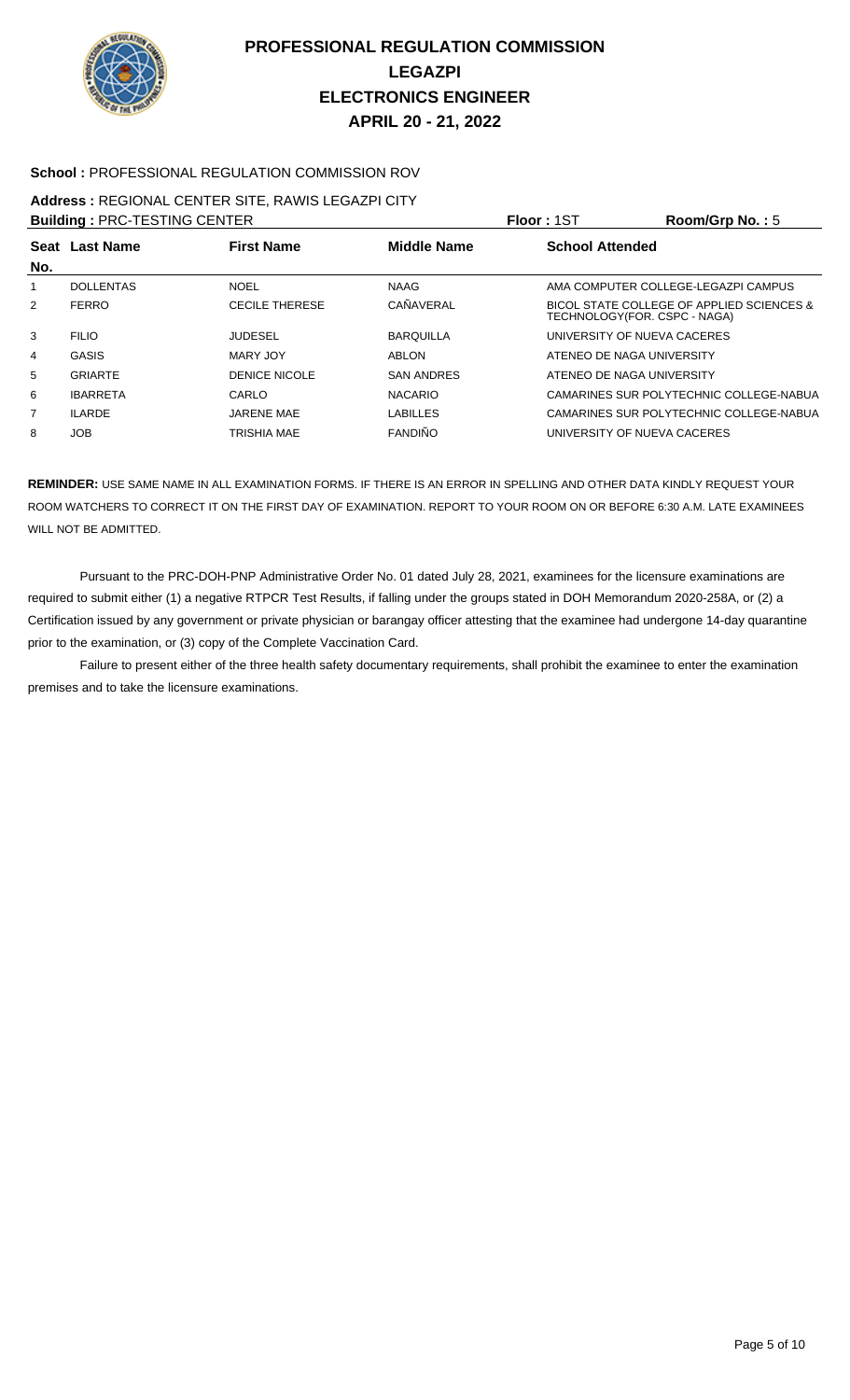

## **School :** PROFESSIONAL REGULATION COMMISSION ROV

# **Address :** REGIONAL CENTER SITE, RAWIS LEGAZPI CITY

|                | <b>Building: PRC-TESTING CENTER</b> |                       |                    | Floor: 2ND                    | Room/Grp No.: $6$                         |
|----------------|-------------------------------------|-----------------------|--------------------|-------------------------------|-------------------------------------------|
| No.            | <b>Seat Last Name</b>               | <b>First Name</b>     | <b>Middle Name</b> | <b>School Attended</b>        |                                           |
|                | <b>JOVEN</b>                        | <b>JOSEPHINE</b>      | SAMANTELA          |                               | CAMARINES SUR POLYTECHNIC COLLEGE-NABUA   |
| 2              | <b>LILLO</b>                        | <b>JAYVEN STIMSON</b> | ARDAN              | TECHNOLOGY (FOR. CSPC - NAGA) | BICOL STATE COLLEGE OF APPLIED SCIENCES & |
| 3              | LUMABAD                             | <b>PETERSON</b>       | <b>CEZAR</b>       |                               | CAMARINES SUR POLYTECHNIC COLLEGE-NABUA   |
| 4              | LUZ                                 | <b>CATHERINE</b>      | <b>MARMOL</b>      |                               | CAMARINES SUR POLYTECHNIC COLLEGE-NABUA   |
| 5              | <b>MARTINEZ</b>                     | MARK JOSEPH           | CANARIA            | UNIVERSITY OF NUEVA CACERES   |                                           |
| 6              | <b>MENCHERO</b>                     | <b>IAN JEFFREY</b>    | <b>REY</b>         | ATENEO DE NAGA UNIVERSITY     |                                           |
| $\overline{7}$ | <b>MONTALBO</b>                     | <b>JANELLE MARIS</b>  | <b>MACALINO</b>    | UNIVERSITY OF NUEVA CACERES   |                                           |
| 8              | <b>MONTARDE</b>                     | <b>JOSHUA</b>         | <b>TRESVALLES</b>  | ATENEO DE NAGA UNIVERSITY     |                                           |

**REMINDER:** USE SAME NAME IN ALL EXAMINATION FORMS. IF THERE IS AN ERROR IN SPELLING AND OTHER DATA KINDLY REQUEST YOUR ROOM WATCHERS TO CORRECT IT ON THE FIRST DAY OF EXAMINATION. REPORT TO YOUR ROOM ON OR BEFORE 6:30 A.M. LATE EXAMINEES WILL NOT BE ADMITTED.

 Pursuant to the PRC-DOH-PNP Administrative Order No. 01 dated July 28, 2021, examinees for the licensure examinations are required to submit either (1) a negative RTPCR Test Results, if falling under the groups stated in DOH Memorandum 2020-258A, or (2) a Certification issued by any government or private physician or barangay officer attesting that the examinee had undergone 14-day quarantine prior to the examination, or (3) copy of the Complete Vaccination Card.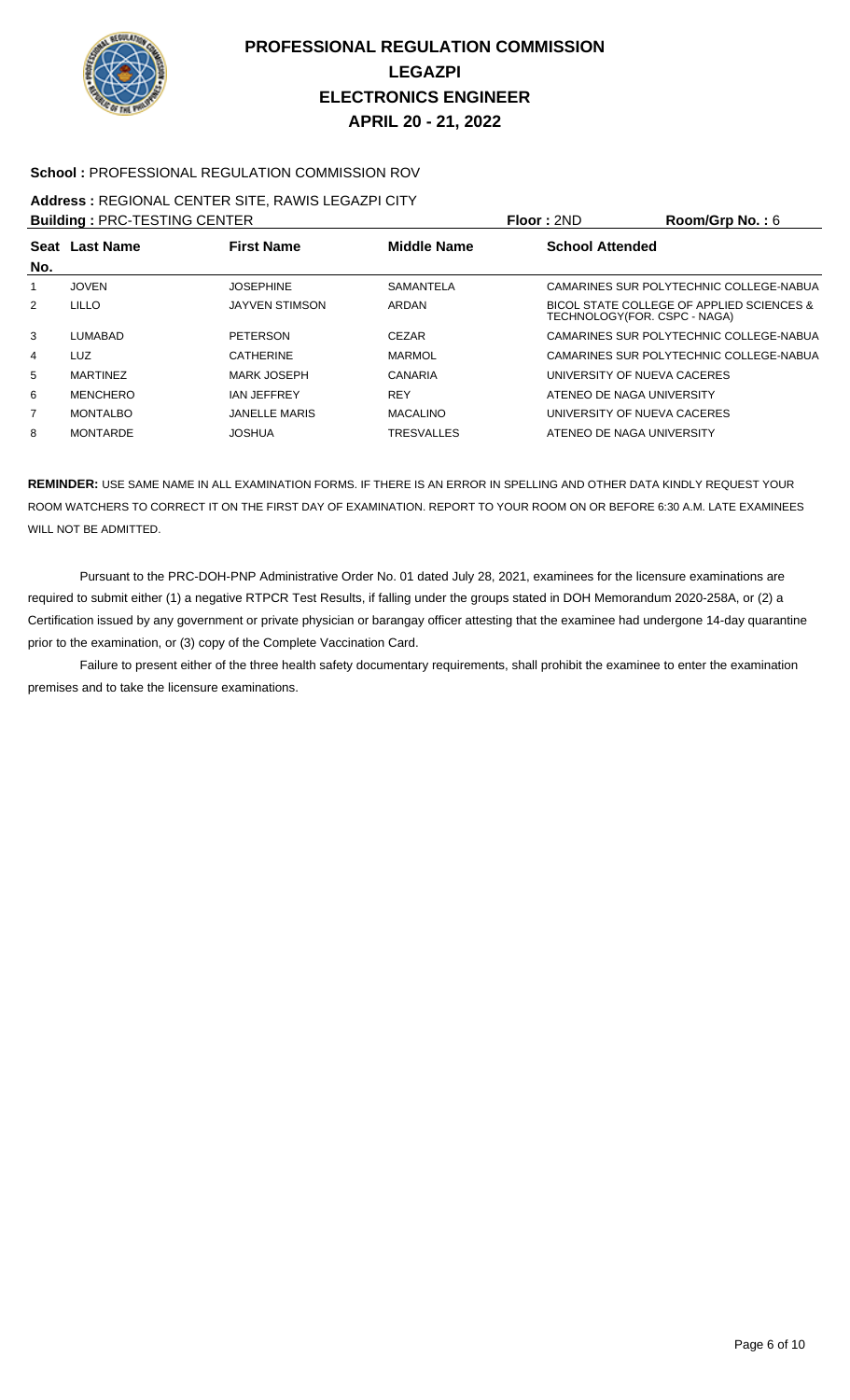

## **School :** PROFESSIONAL REGULATION COMMISSION ROV

#### **Address :** REGIONAL CENTER SITE, RAWIS LEGAZPI CITY **Building :** PRC-TESTING CENTER **Floor :** 2ND **Room/Grp No. :** 7

|                | <b>BUILDING : PRU-TESTING UENTER</b> |                     |                    | <b>FIOOI :</b> ZND     | $\kappa$ oom/Grp No. : /                                                   |
|----------------|--------------------------------------|---------------------|--------------------|------------------------|----------------------------------------------------------------------------|
|                | <b>Seat Last Name</b>                | <b>First Name</b>   | <b>Middle Name</b> | <b>School Attended</b> |                                                                            |
| No.            |                                      |                     |                    |                        |                                                                            |
| 1              | <b>MOSO</b>                          | PATRICIA JAMIE      | <b>SALVACION</b>   |                        | UNIVERSITY OF NUEVA CACERES                                                |
| $\overline{2}$ | <b>NACARIO</b>                       | GEMALYN             | <b>BARCE</b>       |                        | CAMARINES SUR POLYTECHNIC COLLEGE-NABUA                                    |
| 3              | <b>NAGUNA</b>                        | JOHNERY             | <b>BELARMINO</b>   |                        | BICOL STATE COLLEGE OF APPLIED SCIENCES &<br>TECHNOLOGY(FOR. CSPC - NAGA)  |
| 4              | <b>ONG</b>                           | CHRISTIAN IVAN      | <b>TEJADA</b>      |                        | ATENEO DE NAGA UNIVERSITY                                                  |
| 5              | <b>OROZCO</b>                        | <b>MA MICHELLE</b>  | CABAL              |                        | BICOL STATE COLLEGE OF APPLIED SCIENCES &<br>TECHNOLOGY (FOR. CSPC - NAGA) |
| 6              | <b>PALMA</b>                         | <b>JOHN MART</b>    | <b>ROSALES</b>     |                        | ATENEO DE NAGA UNIVERSITY                                                  |
| 7              | <b>PANDES</b>                        | <b>MARIA TERESA</b> | <b>NILO</b>        |                        | CAMARINES SUR POLYTECHNIC COLLEGE-NABUA                                    |
| 8              | <b>PELLOSIS</b>                      | <b>KYSHA MAY</b>    | <b>DELIVA</b>      |                        | BICOL STATE COLLEGE OF APPLIED SCIENCES &<br>TECHNOLOGY(FOR. CSPC - NAGA)  |

**REMINDER:** USE SAME NAME IN ALL EXAMINATION FORMS. IF THERE IS AN ERROR IN SPELLING AND OTHER DATA KINDLY REQUEST YOUR ROOM WATCHERS TO CORRECT IT ON THE FIRST DAY OF EXAMINATION. REPORT TO YOUR ROOM ON OR BEFORE 6:30 A.M. LATE EXAMINEES WILL NOT BE ADMITTED.

 Pursuant to the PRC-DOH-PNP Administrative Order No. 01 dated July 28, 2021, examinees for the licensure examinations are required to submit either (1) a negative RTPCR Test Results, if falling under the groups stated in DOH Memorandum 2020-258A, or (2) a Certification issued by any government or private physician or barangay officer attesting that the examinee had undergone 14-day quarantine prior to the examination, or (3) copy of the Complete Vaccination Card.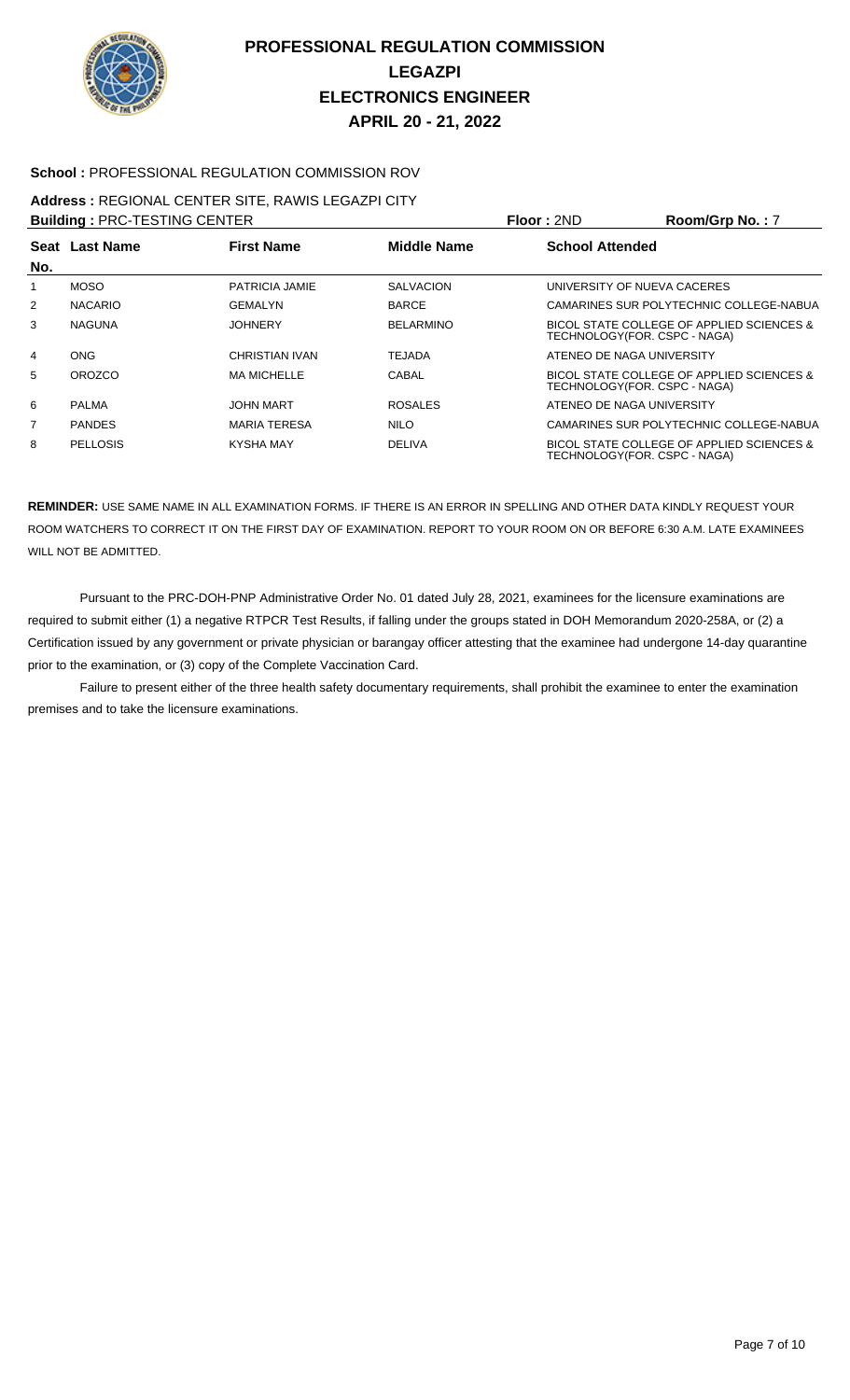

## **School :** PROFESSIONAL REGULATION COMMISSION ROV

#### **Address :** REGIONAL CENTER SITE, RAWIS LEGAZPI CITY **Building :** PRC-TESTING CENTER **Floor :** 2ND **Room/Grp No. :** 8

|     | <b>BUIIQING : PRU-TESTING UENTER</b> |                      |                | <b>FIOOF:</b> ZND      | <b>ROOM/GID NO. : 8</b>                                                    |
|-----|--------------------------------------|----------------------|----------------|------------------------|----------------------------------------------------------------------------|
| No. | Seat Last Name                       | <b>First Name</b>    | Middle Name    | <b>School Attended</b> |                                                                            |
|     | <b>PEÑA</b>                          | <b>SHAWN MICHAEL</b> | MARGALLO       |                        | ATENEO DE NAGA UNIVERSITY                                                  |
| 2   | PEÑAFIEL                             | JAYSON DAVID         | LIBAYNE        |                        | BICOL UNIVERSITY-POLANGUI                                                  |
| 3   | <b>PEÑANO</b>                        | JEFFREY              | <b>PILAPIL</b> |                        | BICOL STATE COLLEGE OF APPLIED SCIENCES &<br>TECHNOLOGY (FOR. CSPC - NAGA) |
| 4   | <b>PENTECOSTES</b>                   | <b>JONELLE</b>       | <b>CUADRO</b>  |                        | BICOL STATE COLLEGE OF APPLIED SCIENCES &<br>TECHNOLOGY (FOR. CSPC - NAGA) |
| 5   | <b>PORNILLOS</b>                     | <b>CHRISTINE JOY</b> | <b>HABER</b>   |                        | BICOL STATE COLLEGE OF APPLIED SCIENCES &<br>TECHNOLOGY(FOR. CSPC - NAGA)  |
| 6   | PORTUGAL                             | <b>SHENALYN</b>      | <b>DELUANA</b> |                        | UNIVERSITY OF NORTHEASTERN PHILIPPINES                                     |
| 7   | <b>PRADES</b>                        | <b>MADEL ROSE</b>    | <b>MONTE</b>   |                        | ATENEO DE NAGA UNIVERSITY                                                  |
| 8   | QUIÑONES                             | <b>RENEA LYNETTE</b> | DEL ROSARIO    |                        | BICOL STATE COLLEGE OF APPLIED SCIENCES &<br>TECHNOLOGY(FOR. CSPC - NAGA)  |

**REMINDER:** USE SAME NAME IN ALL EXAMINATION FORMS. IF THERE IS AN ERROR IN SPELLING AND OTHER DATA KINDLY REQUEST YOUR ROOM WATCHERS TO CORRECT IT ON THE FIRST DAY OF EXAMINATION. REPORT TO YOUR ROOM ON OR BEFORE 6:30 A.M. LATE EXAMINEES WILL NOT BE ADMITTED.

 Pursuant to the PRC-DOH-PNP Administrative Order No. 01 dated July 28, 2021, examinees for the licensure examinations are required to submit either (1) a negative RTPCR Test Results, if falling under the groups stated in DOH Memorandum 2020-258A, or (2) a Certification issued by any government or private physician or barangay officer attesting that the examinee had undergone 14-day quarantine prior to the examination, or (3) copy of the Complete Vaccination Card.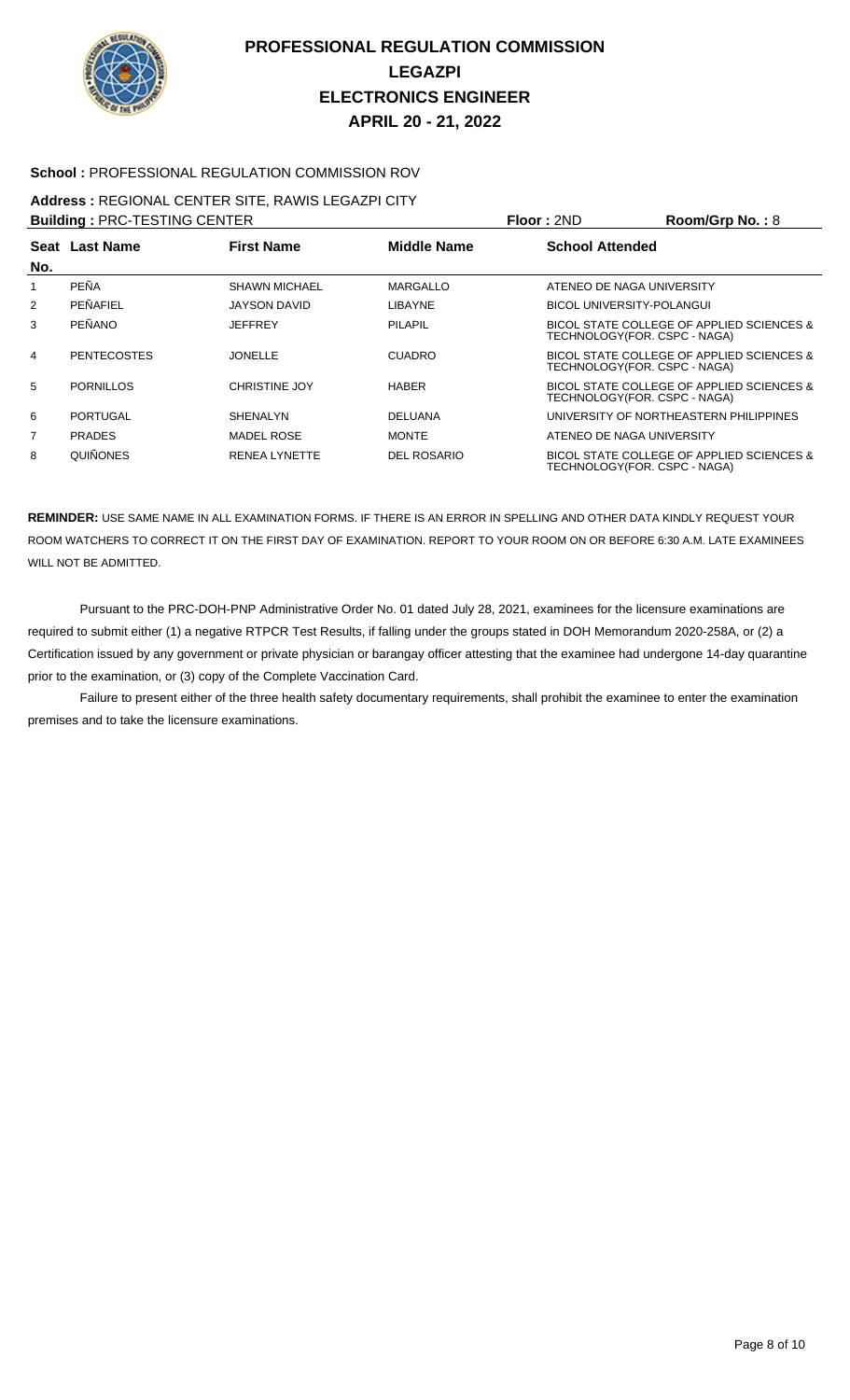

## **School :** PROFESSIONAL REGULATION COMMISSION ROV

#### **Address :** REGIONAL CENTER SITE, RAWIS LEGAZPI CITY **Building :** PRC-TESTING CENTER **Floor :** 2ND **Room/Grp No. :** 9

|                | <b>BUILDING : PRU-TESTING UENTER</b> |                   |                    | <b>FIOOI :</b> ZND<br><b>ROOM/GID NO. : 9</b> |
|----------------|--------------------------------------|-------------------|--------------------|-----------------------------------------------|
| No.            | Seat Last Name                       | <b>First Name</b> | <b>Middle Name</b> | <b>School Attended</b>                        |
|                | REJANO                               | <b>EVIT</b>       | <b>SAMSON</b>      | DEVERA INSTITUTE OF TECHNOLOGY                |
| $\overline{2}$ | <b>RELUCIO</b>                       | <b>VEANNE JOY</b> | CALPE              | CAMARINES SUR POLYTECHNIC COLLEGE-NABUA       |
| 3              | <b>REYES</b>                         | <b>JOHANNESON</b> | <b>RUBIO</b>       | ATENEO DE NAGA UNIVERSITY                     |
| 4              | <b>RONDA</b>                         | RAIZA LOUISE      | <b>JOVILLANO</b>   | UNIVERSITY OF NUEVA CACERES                   |
| 5              | <b>SALTING</b>                       | <b>KRISHA MAE</b> | MELLA              | BICOL UNIVERSITY-POLANGUI                     |
| 6              | <b>SANDRINO</b>                      | <b>MARJORIE</b>   | <b>DELIVA</b>      | CAMARINES SUR POLYTECHNIC COLLEGE-NABUA       |
| $\overline{7}$ | <b>SARCILLA</b>                      | <b>THRISIA</b>    | <b>ACHAS</b>       | ATENEO DE NAGA UNIVERSITY                     |
| 8              | <b>SEGOVIA</b>                       | <b>MA THERESA</b> | <b>PELAUSA</b>     | UNIVERSITY OF NUEVA CACERES                   |
|                |                                      |                   |                    |                                               |

**REMINDER:** USE SAME NAME IN ALL EXAMINATION FORMS. IF THERE IS AN ERROR IN SPELLING AND OTHER DATA KINDLY REQUEST YOUR ROOM WATCHERS TO CORRECT IT ON THE FIRST DAY OF EXAMINATION. REPORT TO YOUR ROOM ON OR BEFORE 6:30 A.M. LATE EXAMINEES WILL NOT BE ADMITTED.

 Pursuant to the PRC-DOH-PNP Administrative Order No. 01 dated July 28, 2021, examinees for the licensure examinations are required to submit either (1) a negative RTPCR Test Results, if falling under the groups stated in DOH Memorandum 2020-258A, or (2) a Certification issued by any government or private physician or barangay officer attesting that the examinee had undergone 14-day quarantine prior to the examination, or (3) copy of the Complete Vaccination Card.